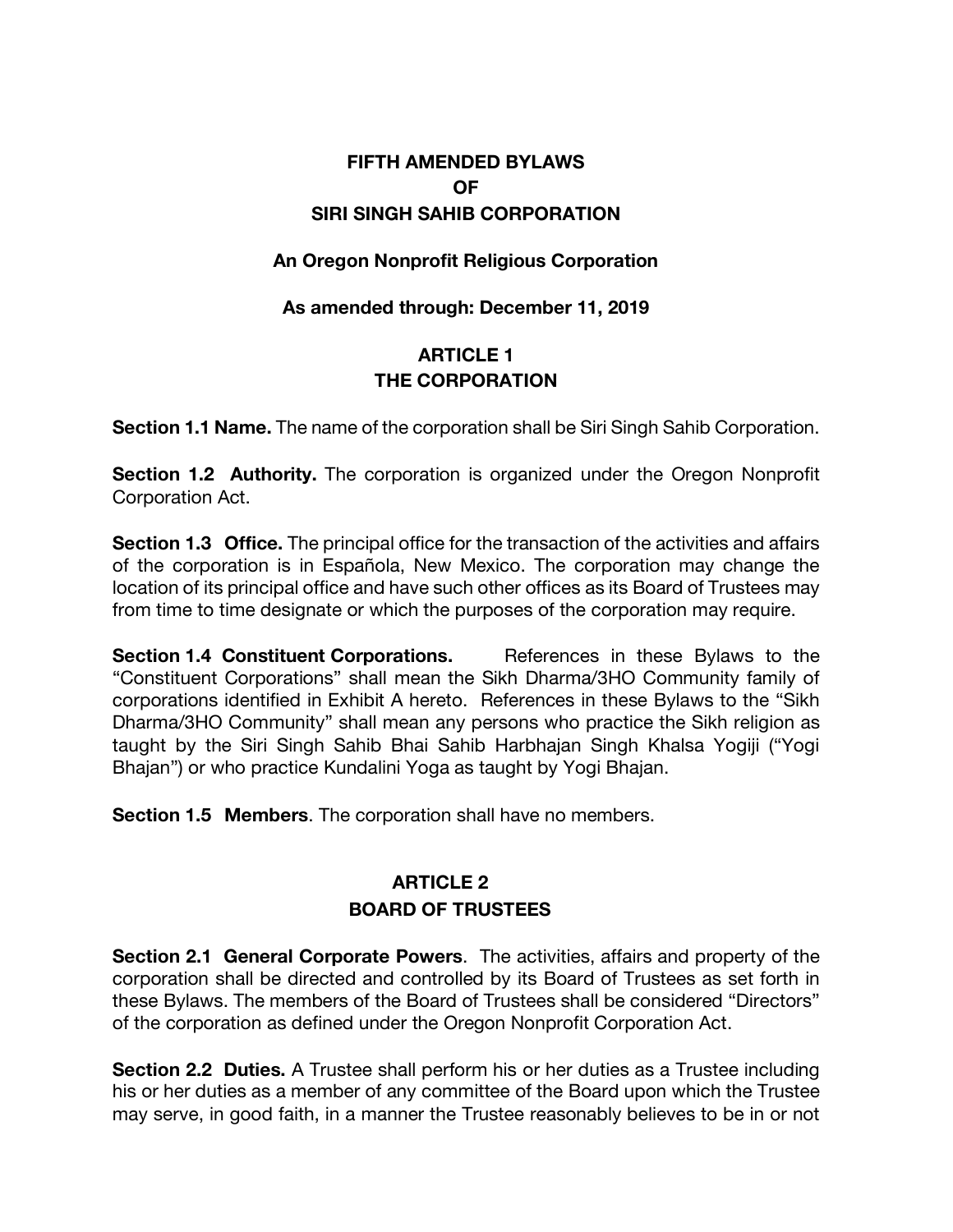opposed to the best interests of the corporation and with such care as an ordinarily prudent person would use under similar circumstances in a like position. In performing such duties, a Trustee shall be entitled to rely on factual information, opinions, reports or statements including financial statements and other financial data, in each case prepared or processed by:

(a) one or more officers or employees of the corporation whom the Trustee reasonably believes to be reliable and competent in the matters presented; or

(b) counsel, public accountants or other persons as to matters which the Trustee reasonably believes to be within such person's professional or expert competence; or

(c) a committee of the Board upon which the Trustee does not serve, duly designated in accordance with a provision of the Articles of Incorporation or the Bylaws as to matters within its designated authority, which committee the Trustee reasonably believes to merit his or her confidence; or

(d) as to religious issues, religious authorities and other persons whose position or duties in the religious organization the Trustee believes justifies reliance and confidence and whom the Trustee believes to be reliable and competent in the matters presented;

Except that the Trustee shall not be considered to be acting in good faith if the Trustee has actual knowledge concerning the matter in question that would cause such reliance to be unwarranted. A Trustee acts in good faith if the Trustee is acting in accordance with the best of the Trustee's knowledge and ability.

**Section 2.3 Number of Trustees**. The Board of Trustees shall consist of fifteen (15) Elected Trustees and two (2) Ministerial Ex-Officio Trustees, the Siri Sikdar Sahib/a and the Bhai Sahib/a of Sikh Dharma International.

.

However, for a period beginning the first day of the September 2017 Khalsa Council Meetings until the first day of the April 2020 Khalsa Council meetings the Board of Trustees shall consist of fifteen (15) Elected Trustees, the two (2) Ministerial Ex-Officio Trustees, and Kulbir Singh Puri.

**Section 2.4 Term.** The terms of Elected Trustees shall be approximately five (5) years, as specified in the Election Policy. Elections shall be staggered with one-half of the Trustees elected at approximately two and a half (2.5) year intervals. Each Trustee shall hold office until his/her term expires and until his/her successor has been elected and qualified unless otherwise terminated pursuant to Section 2.7. Trustees may serve consecutive terms. The vacancy created by the expiration of the term of a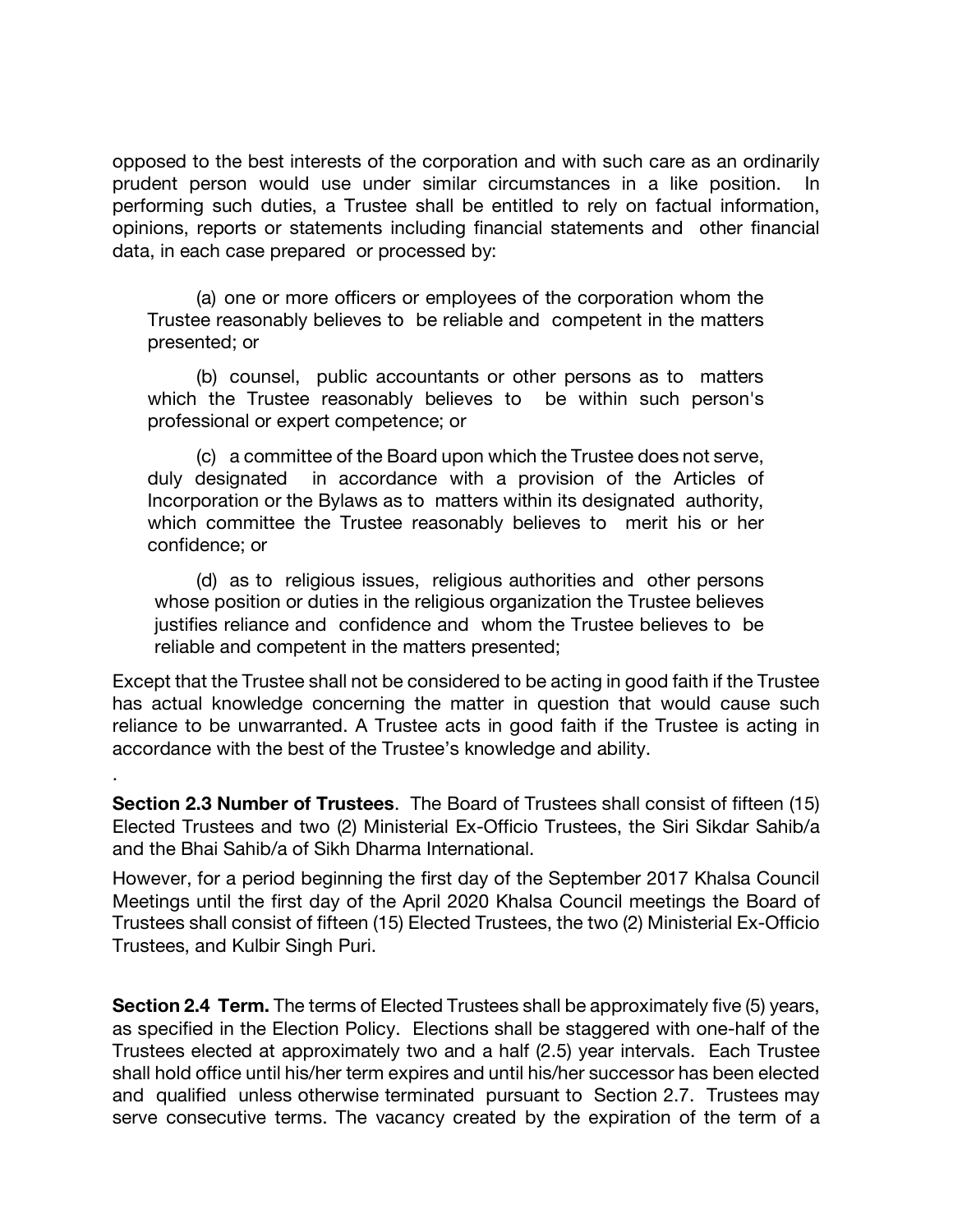Trustee shall be filled as specified in Section 2.9.

**Section 2.5 Election of Trustees.** The Elected Trustees shall be elected by the Electorate. The conduct of elections and identity of the Electorate shall be defined in the "Board of Trustees Election Policy" adopted by resolution of the Board from time to time; provided, however that in no event shall the Board adopt an Election Policy that makes it a self-perpetuating Board.

**Section 2.6 Qualifications for board membership** To be eligible to serve as an Elected Trustee an individual must:

(a) be ordained as a minister of Sikh Dharma International at least two (2) full years immediately preceding his or her nomination and be currently in good standing;

(b) be a regular donor to one or more of the nonprofit Constituent Corporations (as defined in Section 1.4) and/or to entities identified in the Board of Trustees' Election Policy and has been for at least two (2) calendar years immediately preceding his or her nomination;

(c) be of good character; have never been convicted of or admitted to any felony offense or a misdemeanor involving moral turpitude; not represent any threat to the security of the United States or have any foreign interests or status that conflict with the interests of the United States or with any element of the Sikh Dharma/3HO Community and businesses; agree to provide information for a confidential background check;

(d) not concurrently serve as a voting member of the Board of Directors of any non-profit Constituent Corporation identified on Exhibit A to these Bylaws. In order to comply with this requirement:

(i) A Trustee must either resign or continue as a non-voting member of the Board of Directors of a non-profit Constituent Corporation immediately upon taking office as Trustee,

(ii) A Trustee may serve in a non-voting capacity on a maximum of two (2) non-profit Constituent Corporation boards.

(iii) If applicable, a Trustee serving a non-profit Constituent Corporation in a non-voting capacity may be recused from SSSC votes on issues involving that subject Constituent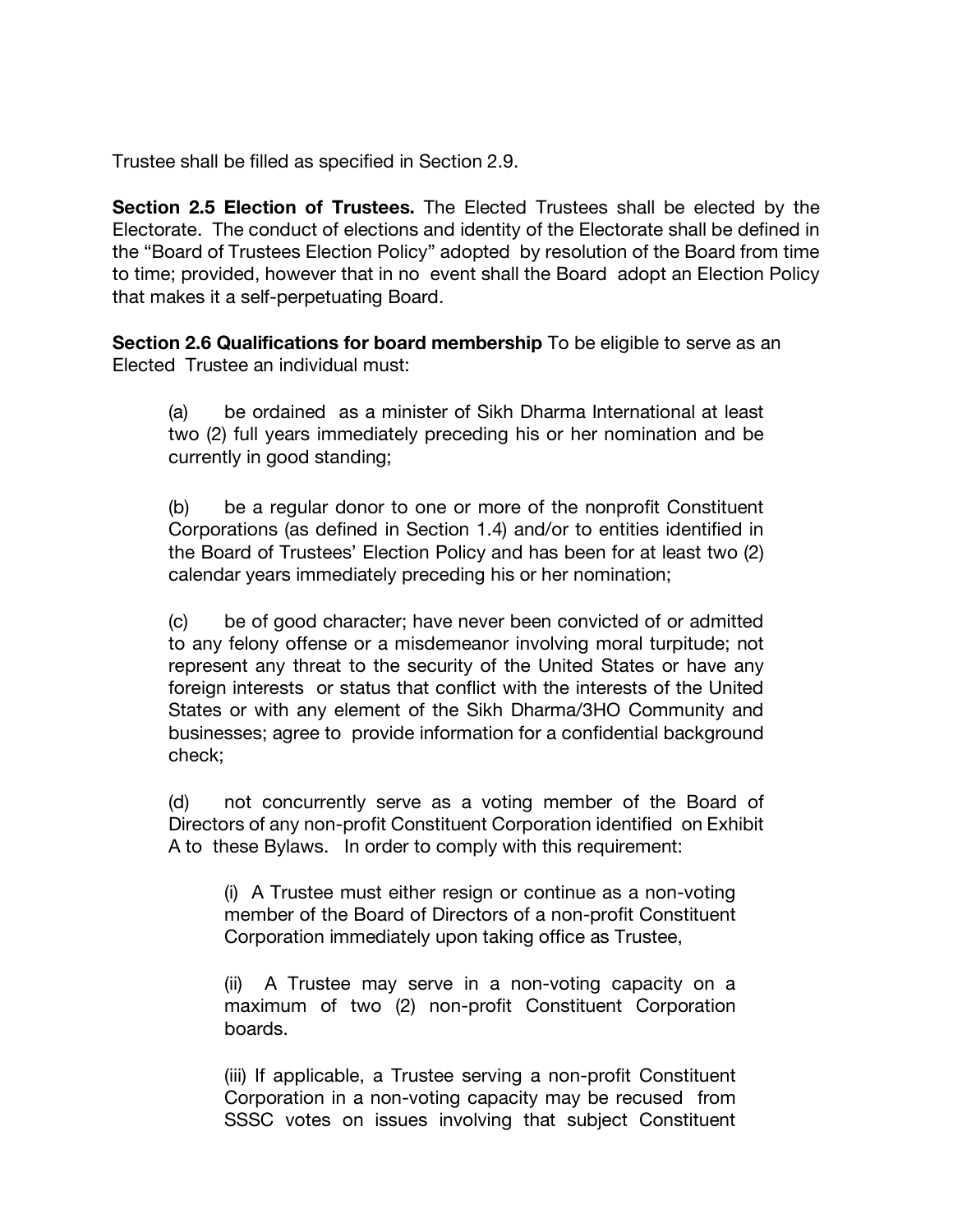Corporation; and

(e) not be related by blood or marriage (including step-relations) to, or in a domestic partnership with, another Trustee; provided however, that this limitation shall not apply to Bibiji Inderjit Kaur Puri and her son Kulbir Singh Puri serving as Trustees at the same time.

**Section 2.7 Events Causing Vacancies.** A vacancy or vacancies on the Board of Trustees shall exist on the occurrence of the following:

- (a) the resignation of a Trustee, pursuant to Section 2.10 below;
- (b) the death of any Trustee;

(c) the determination by the Board of Trustees of a vacancy in the office of a Trustee who has been declared of unsound mind by an order of court, convicted of a felony or found by a final order or judgment of any court to have breached any duty arising under the Oregon Nonprofit Corporation Act;

(d) removal of a Trustee by the Board of Trustees, consistent with the policy established by the Board of Trustees or under any provision of the Oregon Nonprofit Corporation Act; or

(e) the determination by the Board of Trustees of a vacancy in the office of a Trustee due to failure of a Trustee to continue to meet any qualifications under Section 2.6.

**Section 2.8 No Vacancy on Reduction of Number of Trustees**. No reduction of the authorized number of Trustees shall have the effect of removing any trustee before that Trustee's term of office expires.

**Section 2.9 Filling Vacancies on the Board of Trustees.** A vacancy on the Board of Trustees relating to an Elected Trustee shall be filled by the person receiving the next highest number of votes in the most recent election, who currently meets the qualifications specified in Section 2.6 of these bylaws and is willing to serve. Any such successor Trustee shall serve the remainder of the term of the Trustee being replaced. Such successor Trustee is eligible to stand for election at the next regular election for all Trustees serving that term.

**Section 2.10 Resignations**. An Elected Trustee shall resign by giving written notice to the Board of Trustees. The resignation shall be effective when the notice is given unless it specifies a later time for the resignation to become effective which shall be no later than 60 days from the date when the notice is given.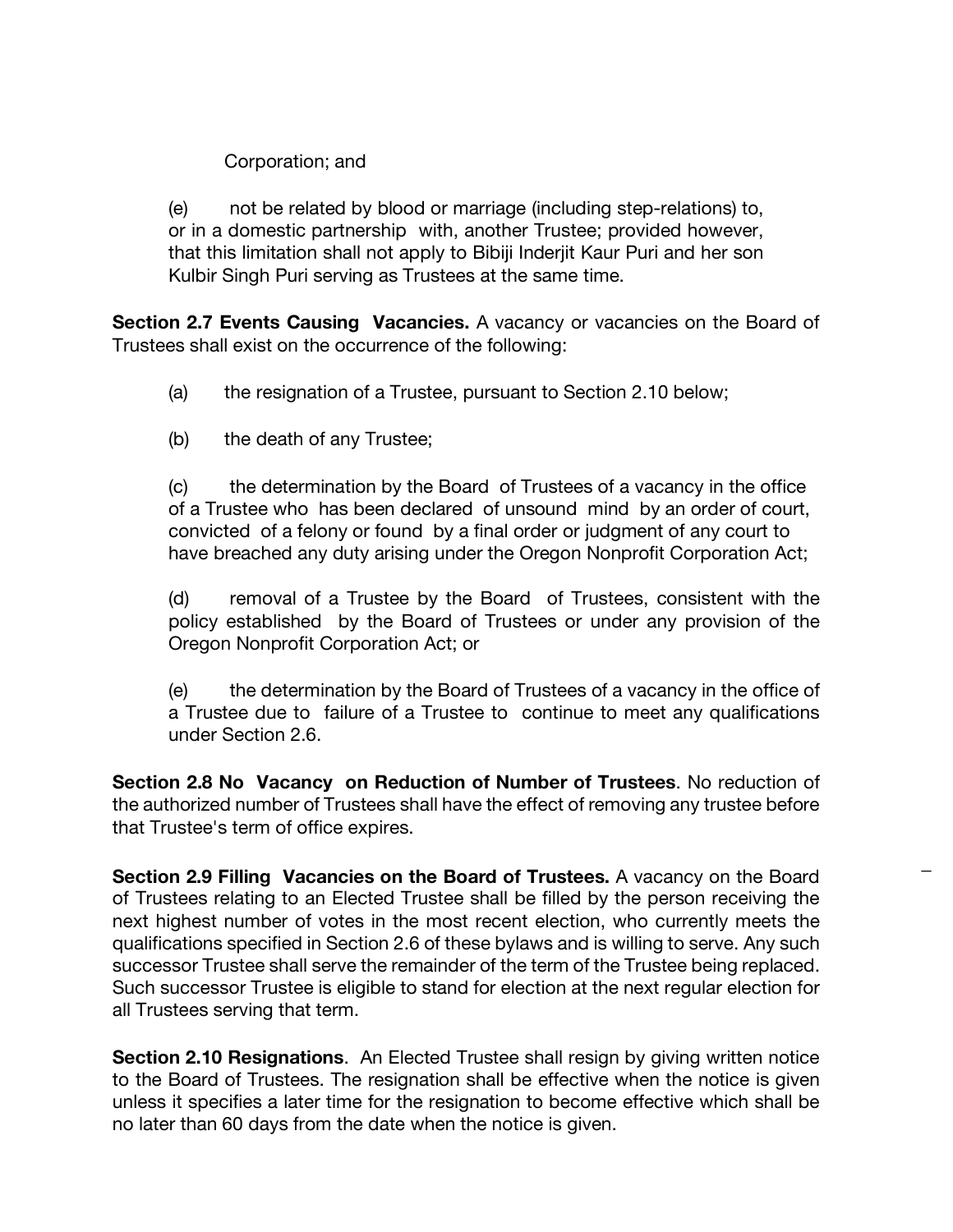**Section 2.11 Rights of Inspection.** Every Trustee shall have the absolute right at any reasonable time to inspect and copy all books, records and documents of every kind and to inspect the physical properties of the corporation of which such person is a Trustee.

**Section 2.12 Fees and Compensation**. Trustees shall serve on a volunteer basis and shall not receive any compensation for their services; however, they may receive reimbursement for expenses, as may be fixed or determined by the Board of Trustees.

### **ARTICLE 3 MEETINGS OF THE BOARD OF TRUSTEES**

**Section 3.1 Place of Meeting.** Meetings of the Board of Trustees shall be held at any place within or outside the State of Oregon which has been designated by resolution of the Board of Trustees or in the notice of the meeting. In the absence of such designation, meetings shall be held at the principal office of the corporation.

**Section 3.2 Annual Meeting**. The Board of Trustees shall hold an annual meeting for the purpose of organization, selection of officers and the transaction of other business as may properly come before the Board. The meeting shall be held in the month of April at the corporation's principal office or at such other place as the Board of Trustees may fix.

**Section 3.3 Regular Meetings.** Regular meetings of the Board of Trustees shall be held at least once each calendar quarter at such date, time and place as the Board of Trustees may fix upon at least forty eight (48) hours' notice or upon such other notice as prescribed by resolution of the Board of Trustees.

**Section 3.4 Special Meetings.** Special meetings of the Board of Trustees may be called for any purpose or purposes at any time by the President of the Corporation or by any three (3) Trustees upon at least forty eight (48) hours' notice or upon such other notice as prescribed by resolution of the Board of Trustees.

**Section 3.5 Waiver of notice.** Any Trustee may waive notice of a meeting in writing. Attendance of a Trustee at any meeting of the Board shall constitute a waiver of notice except when the Trustee attends a meeting for the express purpose of objecting to the transaction of business because the meeting was unlawfully convened.

### **Section 3.6 Quorum: Voting.**

(a) A quorum of the Board of Trustees for the transaction of business at any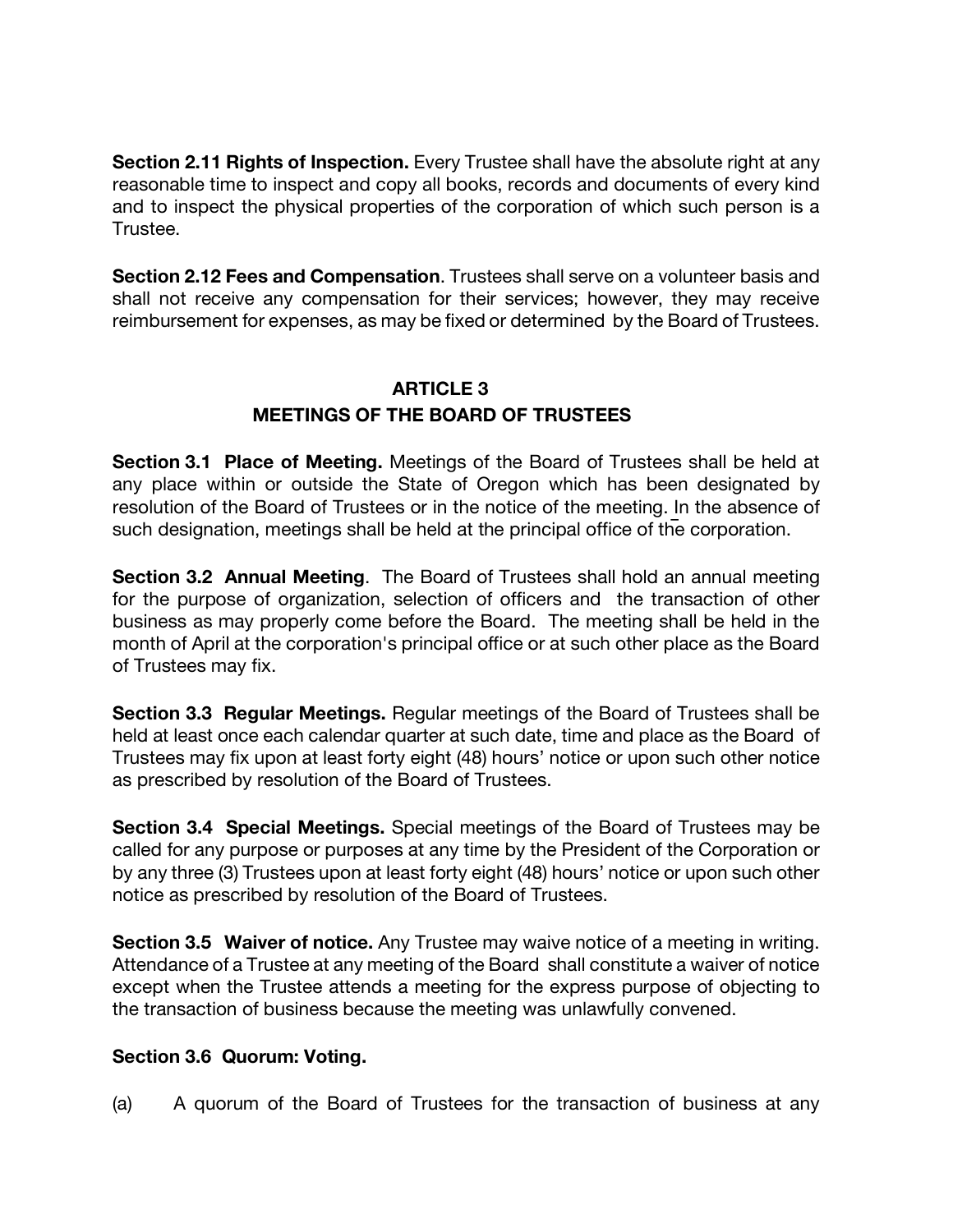meeting of the Board of Trustees shall consist of that minimum number of the members then in office required to approve such actions as are considered by the Board of Trustees at such meeting.

(b) Except for those matters specified in subsection (c) or (d) below, or as otherwise specified in these Bylaws or in the Articles of Incorporation, the affirmative votes of at least a simple majority of the Trustees then in office shall be required to constitute an act of the Board on any question.

(c) The following matters shall require the affirmative votes of at least two-thirds (2/3) of the Trustees then in office to constitute an act of the Board on such matter:

> (i) Any sale, encumbrance, licensing or disposition of any interest in real, intangible or personal property, including intellectual property, having a market value of more than \$50,000 owned by the corporation or by any of the nonprofit Constituent Corporations;

> (ii) Any acquisition by the corporation or by any of the nonprofit Constituent Corporations of an interest in real, intangible, personal, or intellectual property having a market value of more than \$50,000 which has not been previously approved in the acquiring entity's budget.

> (iii) Entry into any contract for goods or services having a market value of more than \$50,000 by the corporation or by any of the nonprofit Constituent Corporations which has not been previously approved in such contracting entity's budget;

> (iv) Amendment of the Articles of Incorporation and of the Bylaws of the corporation; and

(v) Election of the officers of the corporation.

(d) The following matters shall require the affirmative votes of at least threequarters (3/4) of the Trustees then in office to constitute an act of the Board on such matter:

(i) Designation of a Siri Sikdar Sahib/a or any successor to a Siri Sikdar Sahib/a, if no such successor has been otherwise designated by Siri Singh Sahib Bhai Sahib Harbhajan Singh Khalsa Yogiji.

(ii) Authorization of dissolution, merger, entry into a joint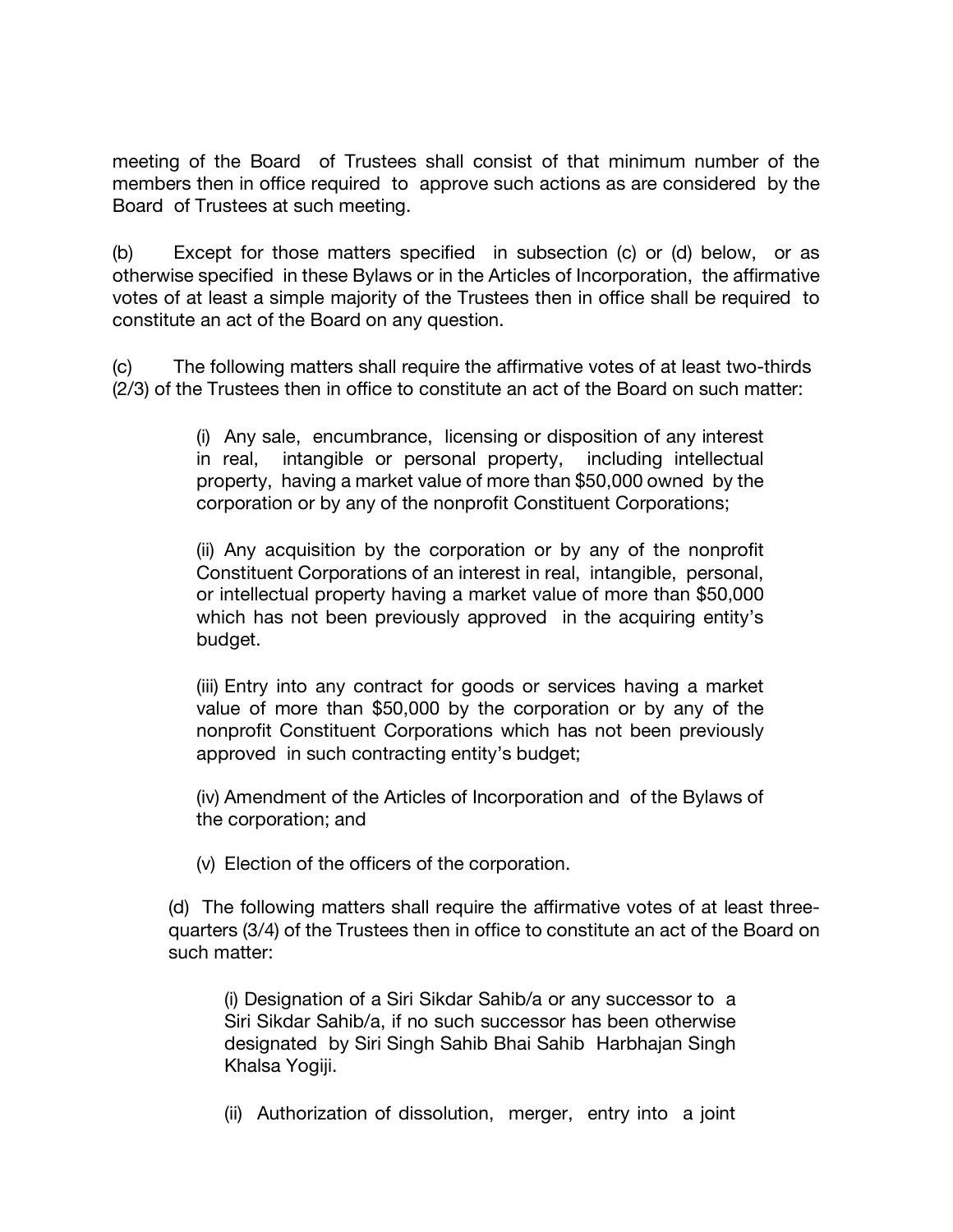venture or other profit sharing arrangement, or sale of all or substantially all of the corporation's assets, or the dissolution, merger, entry into a joint venture or other profit sharing arrangement, or sale of all or substantially all of the assets of any of the Constituent Corporations;

(iii) Any withdrawals from the principle of the funds received from the sale of the cereal division of the former Golden Temple of Oregon, LLC.

(e) Solely for purposes of determining whether a quorum is present under this Section 3.6, a member of the Board of Trustees who has requested and received a Board-approved "Leave of Absence" shall not be counted as a Trustee then in office; provided, however, that in no event shall this reduced quorum requirement permit a quorum to consist of fewer than one-third (1/3) of the current members of the Board of Trustees (counting those on a Leave of Absence). The Trustee on a Leave of Absence remains a Trustee then in office for all purposes except the computation of the quorum.

To illustrate, in the event that three (3) members of a seventeen (17) member Board of Trustees were on a Leave of Absence, the two-thirds (2/3) requirement of paragraph (b) and the threequarters (3/4) requirement of paragraph (c) would be determined as though there were only fourteen (14) of the Board of Trustees.

For these purposes, a Board-approved Leave of Absence and the process of defining the same shall be set forth in the "Board Leave of Absence Policy" adopted by resolution of the Board from time to time.

**Section 3.7 Participation in Meetings by Conference Telephone.** Members of the Board of Trustees may participate in a meeting through use of conference telephone or similar communications equipment, so long as all members participating in such meeting can hear one another.

**Section 3.8 Action Without Meeting.** Any action that is required or permitted to be taken by the Board of Trustees may be taken without a meeting if all members of the Board of Trustees, individually or collectively, consent in writing to such action. Such action by written consent shall have the same force and effect as an unanimous vote of the Board of Trustees and shall be filed with the minutes of the proceedings of the Board of Trustees.

**Section 3.9 Reporting Requirements.** The corporation shall: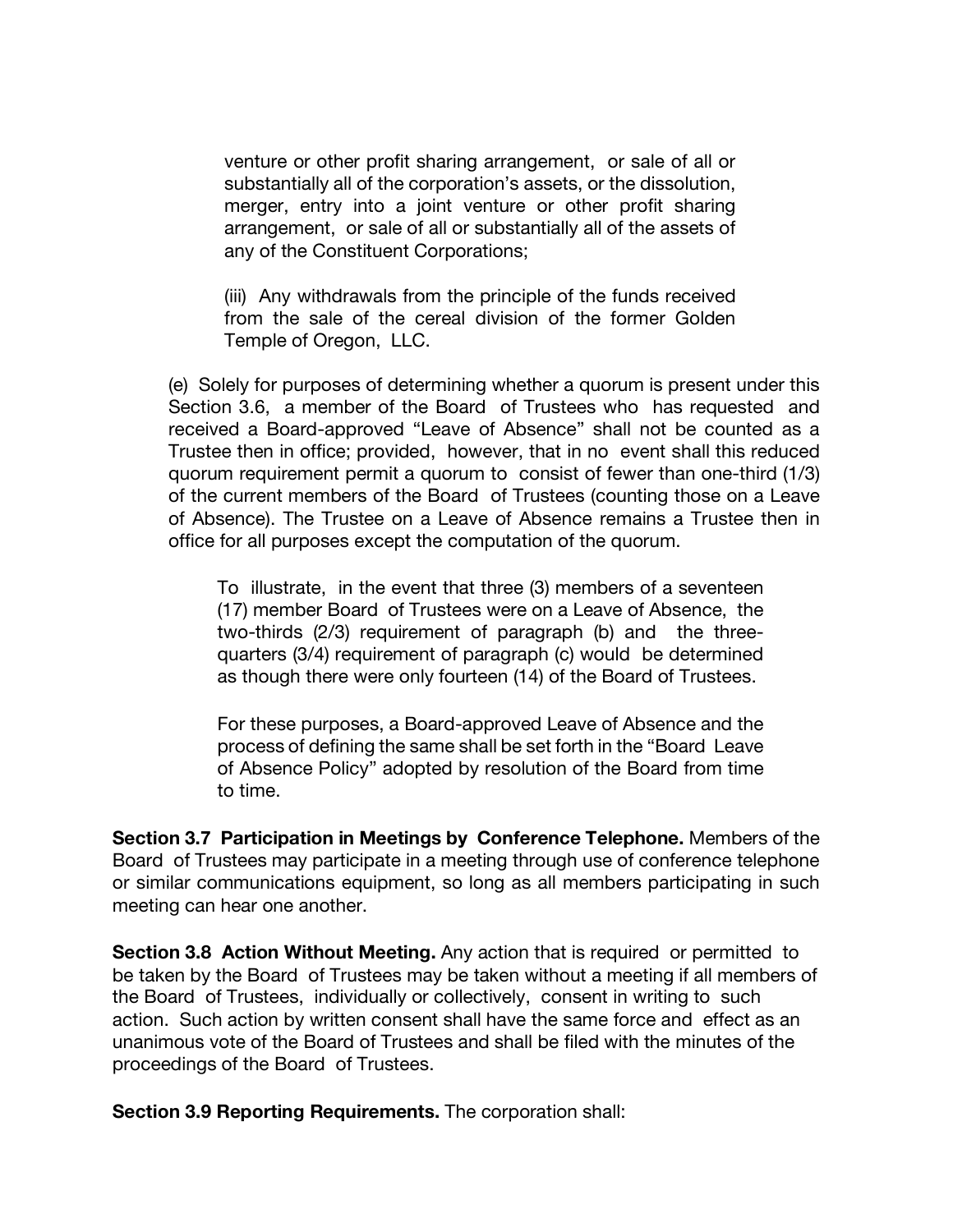- (a) Make available for inspection at reasonable times and upon reasonable request the articles, bylaws and/or operating agreements of the corporation or any nonprofit Constituent Corporation, and
- (b) Upon request by the International Khalsa Council, present at its annual Baisakhi meeting a "Report to the Sikh Dharma/3HO Community," which shall contain such information as the Board of Trustees shall prescribe by resolution.

#### **ARTICLE 4 OFFICERS**

**Section 4.1 Officers.** The corporation shall have a President, Treasurer, and a Secretary and such other officers as it determines. Any number of offices may be held by the same person except as provided in the Articles or in these Bylaws and, except that neither the Secretary nor the Treasurer may serve concurrently as the President.

**Section 4.2 Selection and Term of Office.** The officers of the corporation shall be elected by affirmative vote of at least two-thirds (2/3) of the Trustees then in office and shall serve for a term of two and one-half years (2.5) years or such shorter term as may be designated by the Board of Trustees. The election of officers shall take place at the second Face to Face meeting of the Board of Trustees following each election of Trustees and at such other times as the Board may determine. Each officer shall hold office until such officer's resignation, removal, or other disqualification from service, or until such officer's respective successor shall be elected. If in the event that the current officers do not rejoin the Board, the election will take place at the first meeting of the Board following the election.

**Section 4.3 Subordinate Officers**. The Board of Trustees may elect, and may empower the President to appoint, such other officers as the business of the corporation may require. Each officer so elected or appointed shall have the title, hold office for the period, have the authority, and perform the duties specified in these Bylaws or as the Board of Trustees may from time to time determine.

**Section 4.4 Removal of Elected and Appointed Officer**. Any elected or appointed officer may be removed by the persons authorized to elect or appoint the officer whenever, in their judgment, the best interests of the corporation will be served thereby. The removal of an officer shall be without prejudice to the contract rights, if any, of the officer so removed. Election or appointment of an officer or agent shall not of itself create contract rights.

**Section 4.5 Resignation of Officers.** Any officer may resign at any time by giving written notice to the Board of Trustees. The resignation shall take effect as of the date the notice is received or at any later time specified in the notice and, unless otherwise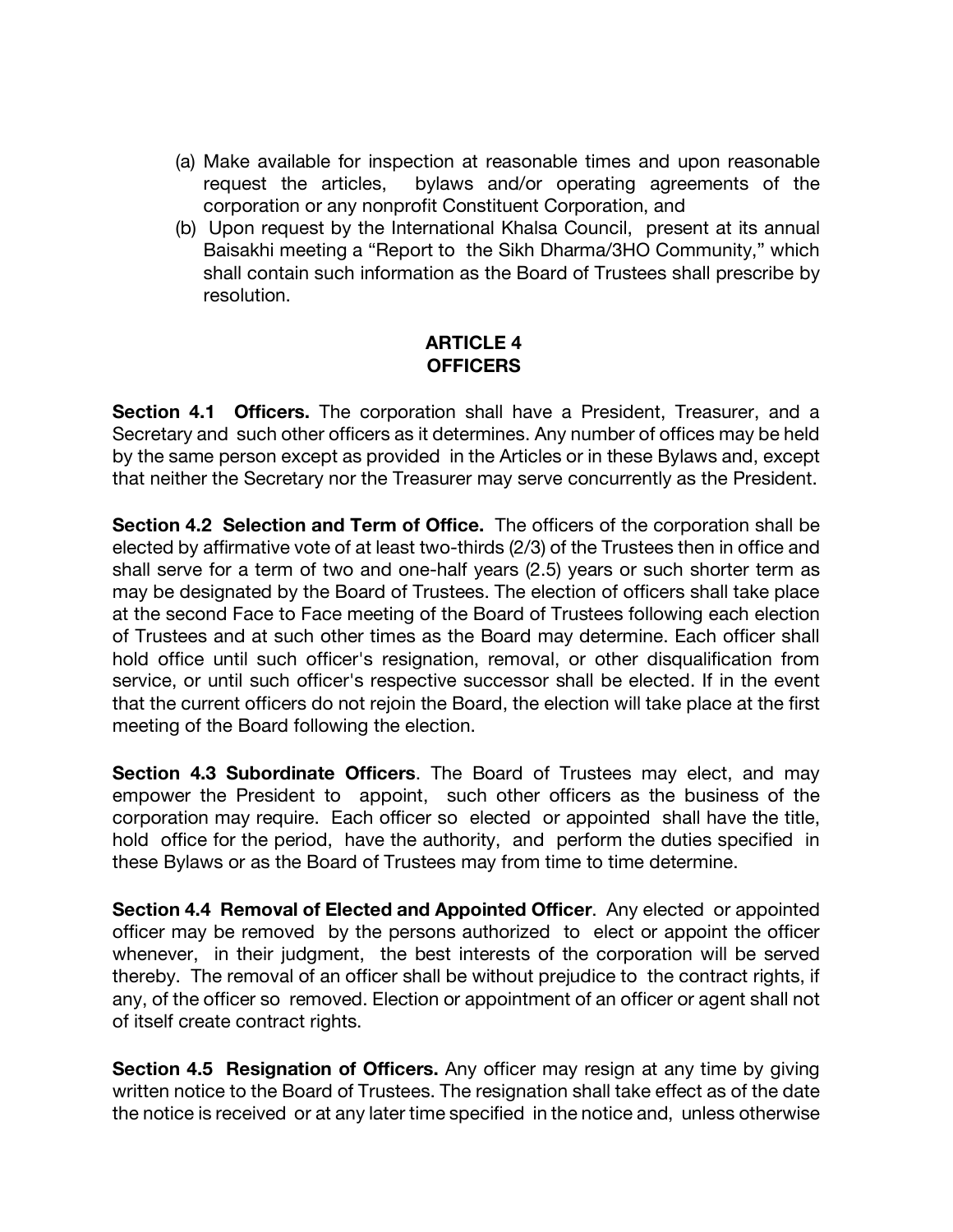specified in the notice, the resignation need not be accepted to be effective. Any resignation shall be without prejudice to the rights, if any, of the corporation under any contract to which the officer is a party.

**Section 4.6 Vacancies**. A vacancy in any elected office because of death, resignation, removal, disqualification or any other cause shall be filled by election by affirmative vote of at least two-thirds (2/3) of the Trustees then in office. Each officer so elected or appointed shall hold office until the expiration of the term of the replaced officer and until a successor has been selected and qualified. Such vacancies shall be filled as they occur.

**Section 4.7 President.** The President shall perform such duties as are incident to the office or are properly required of the president of the Corporation.

**Section 4.8 Secretary**. The Secretary shall attend and record, or cause to be recorded, the minutes of all Board of Trustees meetings, and shall perform the following duties:

- (a) The Secretary shall keep or cause to be kept, at the principal office or such other place as the Board of Trustees may order, a book of minutes of all meetings, proceedings, and actions of the Board of Trustees and its committees. Minutes shall include time and place the meeting was held, whether the meeting was annual, regular, or special, and, if special, how authorized, the notice thereof given, the names of those present at Board of Trustees and committee meetings, and the proceedings thereof. The Secretary shall keep, or cause to be kept, at the principal office of the corporation, the original or a copy of the corporation's Articles and Bylaws, as amended to date.
- (b) The Secretary shall give, or cause to be given, notice of all meetings of the Board of Trustees and any committees thereof required by these Bylaws or by law to be given. The Secretary shall keep the corporate seal, if any, in safe custody.
- (c) The Secretary shall have such other powers and perform such other duties as the Board of Trustees or the Bylaws may prescribe.

**Section 4.9 Treasurer.** The Treasurer shall perform the following duties:

(a) The Treasurer shall keep and maintain, or cause to be kept and maintained, adequate and correct accounts of the corporation's properties and business transactions. The Treasurer shall give or cause to be given to the Board of Trustees such financial statements and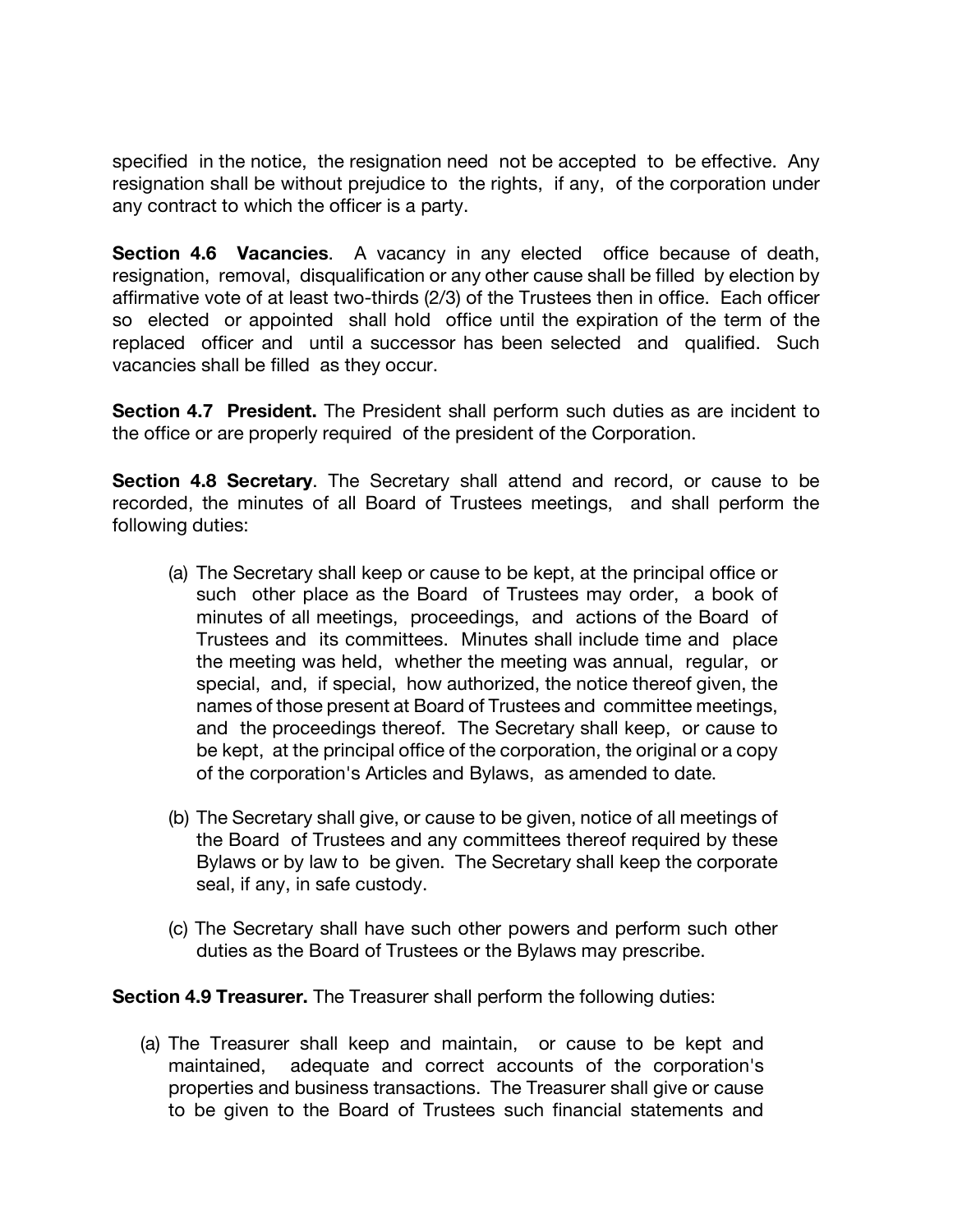reports as are required to be given by law, these Bylaws, or the Board of Trustees. The books of account shall at all times be opened to inspection by any Trustee.

- (b) The Treasurer shall deposit, or cause to be deposited, all monies and other valuables in the name and to the credit of the corporation with such depository as the Board of Trustees may designate. The Treasurer shall disburse the funds of the corporation as the Board of Trustees may order, shall render to the Board of Trustees an account of all transactions as Treasurer and of the financial condition of the corporation on a monthly basis.
- (c) The Treasurer shall have such other powers and perform such other duties as the Board of Trustees or the Bylaws may prescribe.

**Section 4.10 Office of the Chancellor.** There shall be an Office of the Chancellor of Siri Singh Sahib Corporation, comprised of the Chancellor and one or more Assistant Chancellors, which shall provide legal services to the Corporation. The Office of the Chancellor may also provide legal services to the Constituent Corporations. The Office of the Chancellor shall have such other powers and perform such other duties as prescribed by resolution of the Board. The Chancellor and Assistant Chancellors shall be licensed attorneys in good standing in one or more jurisdictions in the world. The Chancellor and Assistant Chancellors shall be appointed by and serve at the pleasure of the Board.

#### **ARTICLE 5 COMMITTEES**

**Section 5.1 Appointment and Authority**. The Board of Trustees, by resolution adopted by a majority of the Trustees in office, may designate and appoint one or more committees, each of which shall consist of three or more Trustees. To the extent provided in the resolution, each committee shall have such powers and shall perform such duties as may be delegated from time to time by the Board of Trustees, except no committee shall have the authority of the Board of Trustees in reference to amending, altering or repealing these Bylaws; electing, appointing or removing any member of any committee or any Trustee or officer of the corporation; amending or restating the Articles of Incorporation; adopting a plan of merger or adopting a plan of consolidation with another corporation; authorizing the sale, lease, exchange or mortgage of all or substantially all of the property and assets of the corporation; authorizing the voluntary dissolution of the corporation or revoking proceedings therefore; adopting a plan for the distribution of the assets of the corporation; or amending, altering or repealing any resolution of the Board of Trustees which by its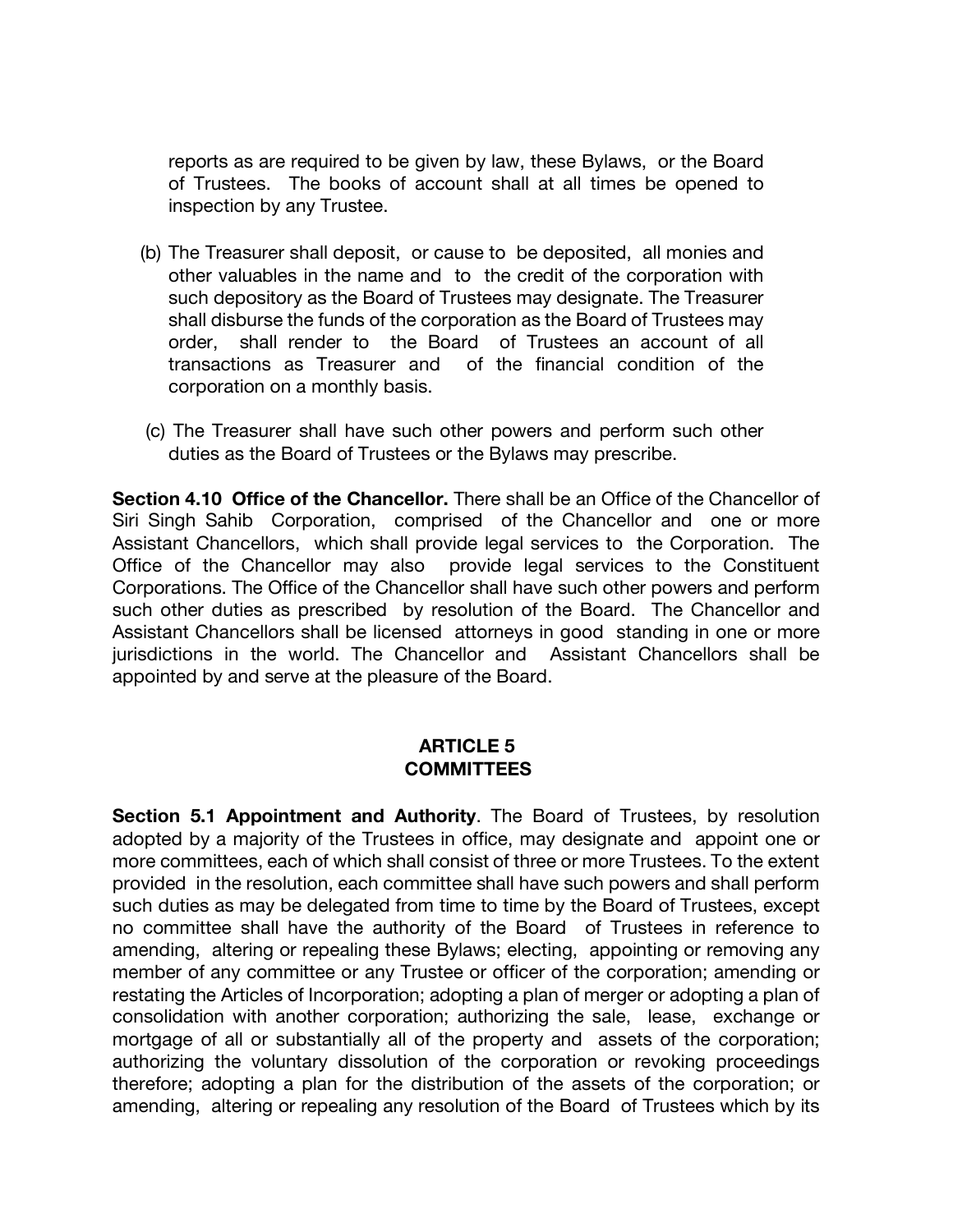terms provides that it shall not be amended, altered or repealed by the committee. The designation and appointment of any committee and the delegation thereto of authority shall not operate to relieve the Board of Trustees, or any individual trustee, of any responsibility imposed upon it or him by law.

**Section 5.2 Executive Committee**. The Board of Trustees may if it so chooses appoint from among its members an Executive Committee of not less than five members. The Executive Committee shall have such powers and perform such duties as may be delegated from time to time by the Board of Trustees except such powers as are prohibited under the Oregon Nonprofit Corporation Act.

(a) All actions taken by the Executive Committee shall be by a majority of those serving on the committee if taken at a meeting or by unanimous written consent if taken without a meeting. The Executive Committee shall keep written records of all of its activities and proceedings. All actions by the Executive Committee shall be reported to the Board of Trustees at the first regular or special meeting succeeding such action and shall be subject to revision, alteration and approval by the Board of Trustees.

(b) Meetings of the Executive Committee shall be called, from time to time, at the direction and upon the request of any member thereof. Notice of such meetings, unless waived, shall in each instance be given to each member of the Executive Committee at least one day before the meeting, either orally or in writing. Vacancies in the membership of the Executive Committee shall be filled by the Board of Trustees at a special meeting called for that purpose or at a regular meeting.

**Section 5.3 Other Committees.** The Board of Trustees may, from time to time, appoint other committees for such purposes as designated by the Board of Trustees. Each committee shall have such powers and shall perform such duties as may be delegated and assigned to the committee by the Board of Trustees, except such powers as are prohibited under the Oregon Nonprofit Corporation Act. However, all matters transacted by a committee in the name of the corporation shall be submitted and ratified by the Board of Trustees at its next regular or special meeting.

**Section 5.4 Meetings and Actions of Committees**. The Board of Trustees shall have the power to prescribe the manner in which proceedings of any committee shall be conducted. Unless the Board of Trustees shall otherwise provide, the regular and special meetings and other actions of any such committee shall be governed by the provisions of Article 3 applicable to meetings and actions of the Board of Trustees. The Board of Trustees shall require that minutes be kept of each meeting of each committee, which minutes shall state the date, time and place the meeting was held; whether the meeting was regular or special, and, if special, how authorized; the notice given; the names of those present at the committee meeting; and the actions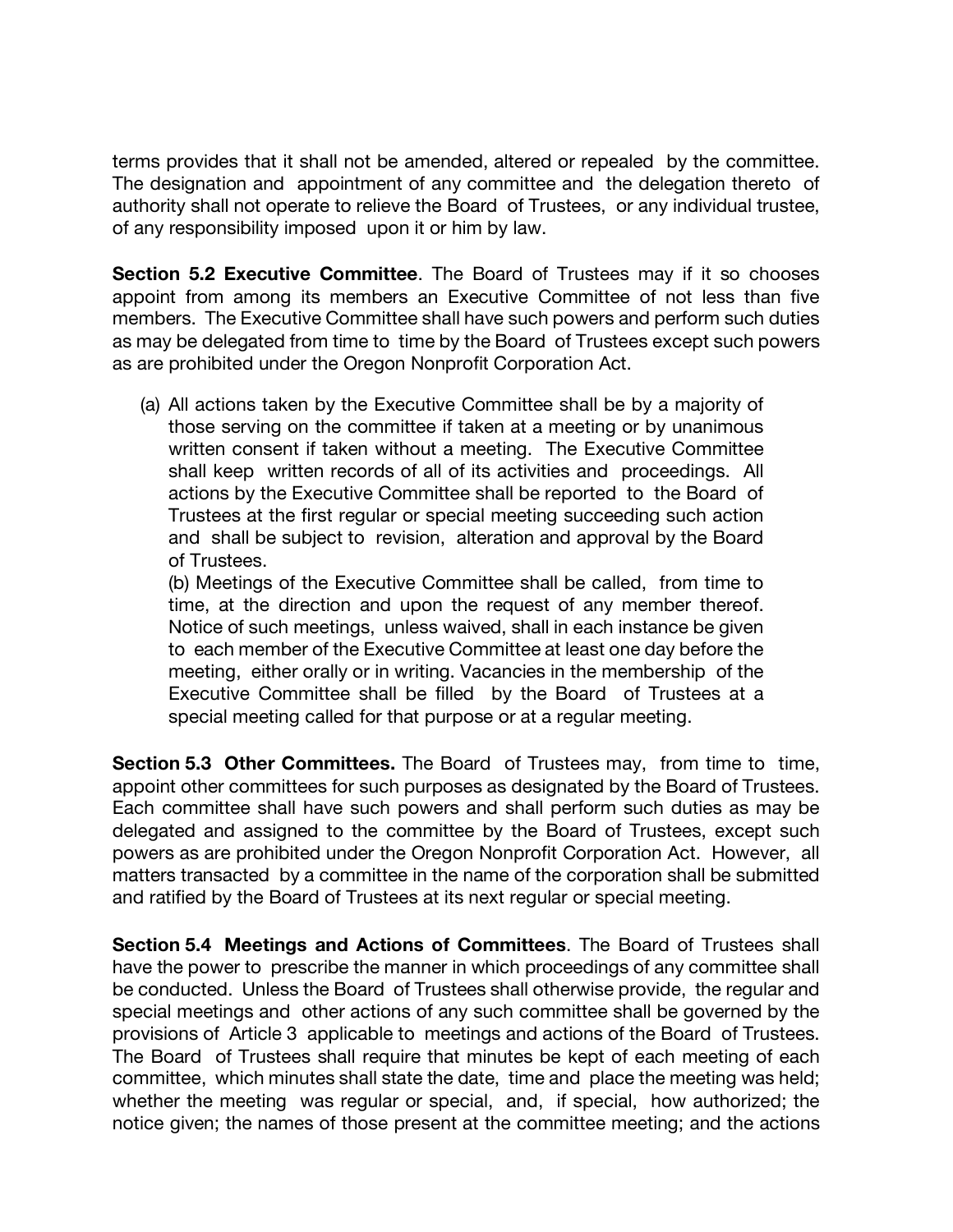taken.

**Section 5.6 Advisory Commissions.** The Board may create one or more advisory commissions to serve at the pleasure of the Board. Persons appointed to such advisory commissions need not, but may, be Trustees. The Board shall appoint and discharge advisory commission members. All actions and recommendations of an advisory commission shall require ratification by the Board before being given effect.

#### **ARTICLE 6 FISCAL MATTERS**

**Section 6.1 Fiscal Year.** The fiscal year of the corporation shall begin on July 1 of each calendar year and terminate on the succeeding June 30.

**Section 6.2 Funds.** All funds of the corporation not otherwise employed shall be deposited in a bank, savings and loan association, or other financial institution or shall be otherwise invested as the Board of Trustees may from time to time determine.

**Section 6.3 Checks**. All checks, drafts, notes and evidence of indebtedness of the corporation shall be executed on behalf of the corporation in accordance with resolutions adopted by the Board of Trustees of the corporation.

**Section 6.4 Audits**. The Board of Trustees may cause the financial accounts and records of the corporation to be audited annually by an independent certified public accountant selected by the Board.

**Section 6.5 Distribution of Assets.** No Trustee of the corporation may receive, at any time, any of the net earnings of the corporation, or share in any of the corporation assets upon dissolution.

**Section 6.6 Loans Prohibited.** The corporation shall make no loans to any officer or to any Trustee.

#### **ARTICLE 7 AMENDMENTS TO BYLAWS**

The Board of Trustees may adopt, amend, or repeal these Bylaws with the approval of at least two-thirds of the Trustees then in office. The restated Bylaws, and any amendment, repeal or new adoption shall be executed by the President and Secretary of the Corporation.

Adopted on the 11th day of December, 2019.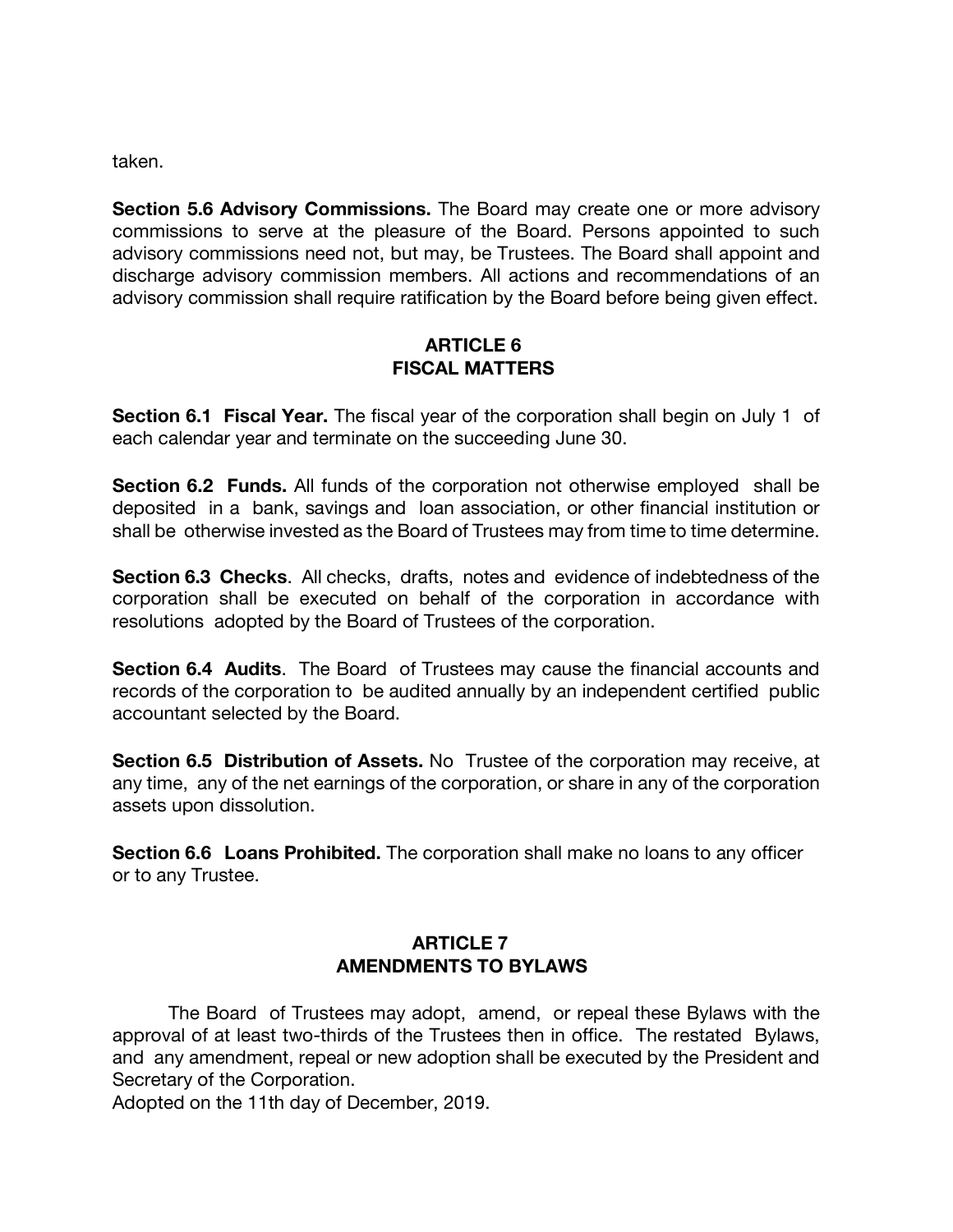Gurujodha Singh Khalsa, President

\_\_\_\_\_\_\_\_\_\_\_\_\_\_\_\_\_\_\_\_\_\_\_\_\_\_\_\_\_\_\_\_\_

\_\_\_\_\_\_\_\_\_\_\_\_\_\_\_\_\_\_\_\_\_\_\_\_\_\_\_\_\_\_\_\_\_

Viriam Singh Khalsa, Secretary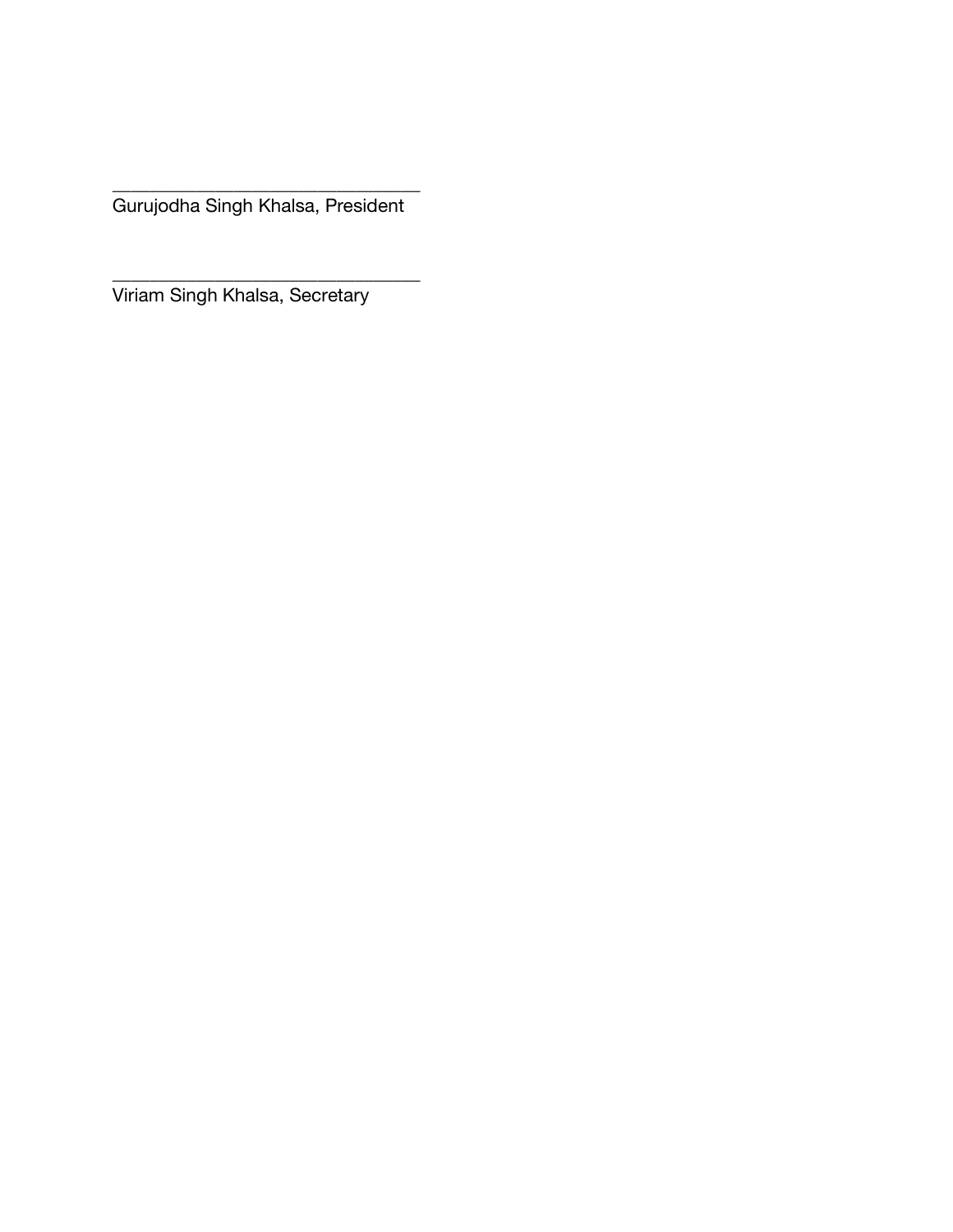#### **SIRI SINGH SAHIB CORPORATION FIFTH AMENDED BYLAWS**

#### **EXHIBIT A (Sections 1.4 and 2.6) CONSTITUENT CORPORATIONS**

#### **NON-PROFIT ENTITIES:**

#### **United States:**

3-H-O Foundation International (California) Sikh Dharma Education International (New Mexico) Kundalini Research Institute (California) Sikh Dharma International (California) All local affiliates of SDI:

- Sikh Dharma of Altamonte Springs, FL, Inc.
- Sikh Dharma Brotherhood of the Bay Area
- Sikh Dharma of Colorado
- Sikh Dharma of Georgia
- Sikh Dharma of Houston, Texas, Inc.
- Sikh Dharma of Kansas City, Missouri
- Sikh Dharma of Massachusetts
- Sikh Dharma of New Mexico, Inc.
- Sikh Dharma of Oregon
- Sikh Dharma of Phoenix
- Sikh Dharma of San Diego
- Sikh Dharma of Southern California

Sikhnet, Inc. (New Mexico)

Legacy of Yogi Bhajan Foundation (Oregon)

- LYF Management, LLC (Delaware)
- LYF Sacred Collection, LLC (Delaware)
- LYF Guru Ram Das Ashram LA, LLC (Delaware)
- LYF Secretariat LA, LLC (Delaware)
- LYF Guru Arjan Dev Ashram LA, LLC (Delaware)
- LYF Siri Gurbani Sadan LA, LLC (Delaware)
- LYF Saturn Street LA, LLC (Delaware)
- LYF Guru Ram Das Puri, LLC (Delaware)
- LYF HGRD Complex, LLC (Delaware)
- LYF Ranch and Estates, LLC (Delaware)
- LYF Nanak Nivas, LLC (Delaware)
- LYF Ram Das Nivas, LLC (Delaware)
- LYF Shanti Nivas, LLC (Delaware)
- LYF Sukh Nivas, LLC (Delaware)
- LYF 29 Highway 106, LLC (Delaware)